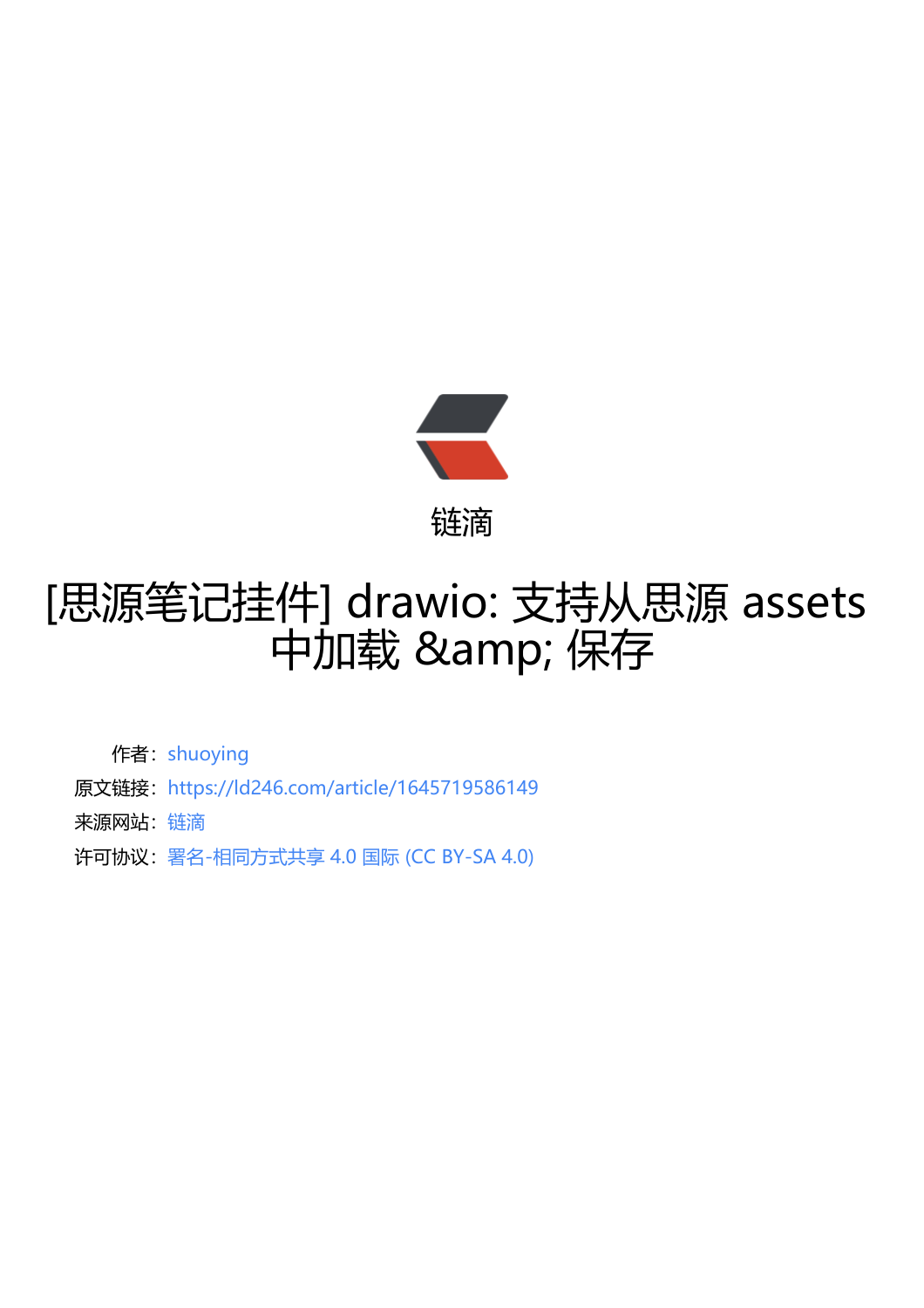<p>项目地址: <a href="https://link.ld246.com/forward?goto=https%3A%2F%2Fgithub.com% FZuoqiu-Yingyi%2Fwidget-drawio" target="\_blank" rel="nofollow ugc">Zuoqiu-Yingyi/widge  $-drawio < /a > < /p >$ 

<p><strong>本文章不会与项目文档同步更新, 可能已经过时, 具体内容请以项目的 <a href="https:/ link.ld246.com/forward?goto=https%3A%2F%2Fgithub.com%2FZuoqiu-Yingyi%2Fwidget-dr wio%2Fblob%2Fmain%2FREADME.md" target="\_blank" rel="nofollow ugc">README</a> 准</strong></p>

<h2 id="widget-drawio">widget-drawio</h2>

```
<p><img src="https://img.shields.io/github/v/release/Zuoqiu-Yingyi/widget-drawio?include
prereleases&style=flat-square" alt="GitHub release (latest by date including pre-releases
"> <img src="https://img.shields.io/github/release-date/Zuoqiu-Yingyi/widget-drawio?style=
lat-square" alt="GitHub Release Date"> <img src="https://img.shields.io/github/license/Zuoq
u-Yingyi/widget-drawio?style=flat-square" alt="GitHub"> <img src="https://img.shields.io/gi
hub/last-commit/Zuoqiu-Yingyi/widget-drawio?style=flat-square" alt="GitHub last commit">
<img src="https://img.shields.io/github/repo-size/Zuoqiu-Yingyi/widget-drawio?style=flat-s
uare" alt="GitHub repo size"> <img src="https://hits.b3log.org/Zuoqiu-Yingyi/widget-drawio
svg" alt="hits"> <img src="https://img.shields.io/github/downloads/Zuoqiu-Yingyi/widget-d
awio/total?style=flat-square" alt="GitHub all releases"></p>
<p>一个适用于思源笔记的 <a href="https://link.ld246.com/forward?goto=https%3A%2F%2F
```

```
ww.diagrams.net%2F" target=" blank" rel="nofollow ugc">draw.io</a> 挂件</p>
<h2 id="预览---PREVIEW">预览 | PREVIEW</h2>
```
<p><img src="https://ld246.com/images/img-loading.svg" alt="preview.png" data-src="http ://b3logfile.com/file/2022/02/preview-f0dc5ea2.png?imageView2/2/interlace/1/format/jpg">  $/p$ 

<h2 id="功能---FUNCTION">功能 | FUNCTION</h2>

<p>若想在浏览器中使用该挂件, 请访问 <code>http(s)://host:port/widgets/drawio?id=&lt;挂件块  $D\>c$ 

```
<h2 id="开始---START">开始 | START</h2>
```

```
<p>该挂件已在<a href="https://link.ld246.com/forward?goto=https%3A%2F%2Fgithub.com
2Fsiyuan-note%2Fbazaar" target="_blank" rel="nofollow ugc">思源笔记社区集市</a>上架, 可
接在集市中安装</p>
```

```
<h2 id="参考---感谢---REFERENCE---THANKS">参考 &amp; 感谢 | REFERENCE &amp; THANK
</h2>
```
<table>

<thead>

```
<tr>
```

```
<th align="left">作者 | Author</th>
```

```
<th align="left">项目 | Project</th>
```

```
<th align="left">许可证 | License</th>
```

```
\langle tr \rangle
```

```
</thead>
```

```
<tbody>
```

```
<tr>
```

```
<td align="left"><strong><a href="https://link.ld246.com/forward?goto=https%3A%2F%2Fg
thub.com%2Fjgraph" target=" blank" rel="nofollow ugc">JGraph</a></strong></td>
<td align="left"><a href="https://link.ld246.com/forward?goto=https%3A%2F%2Fgithub.co
%2Fjgraph%2Fdrawio" target=" blank" rel="nofollow ugc">jgraph/drawio</a></td>
<td align="left"><em><a href="https://link.ld246.com/forward?goto=https%3A%2F%2Fgith
b.com%2Fjgraph%2Fdrawio%2Fblob%2Fdev%2FLICENSE" target="_blank" rel="nofollow ugc
>Apache-2.0 License</a></em></td>
\langle tr \rangle</tbody>
```

```
</table>
```

```
<p>注: 排序不分先后<br>
```